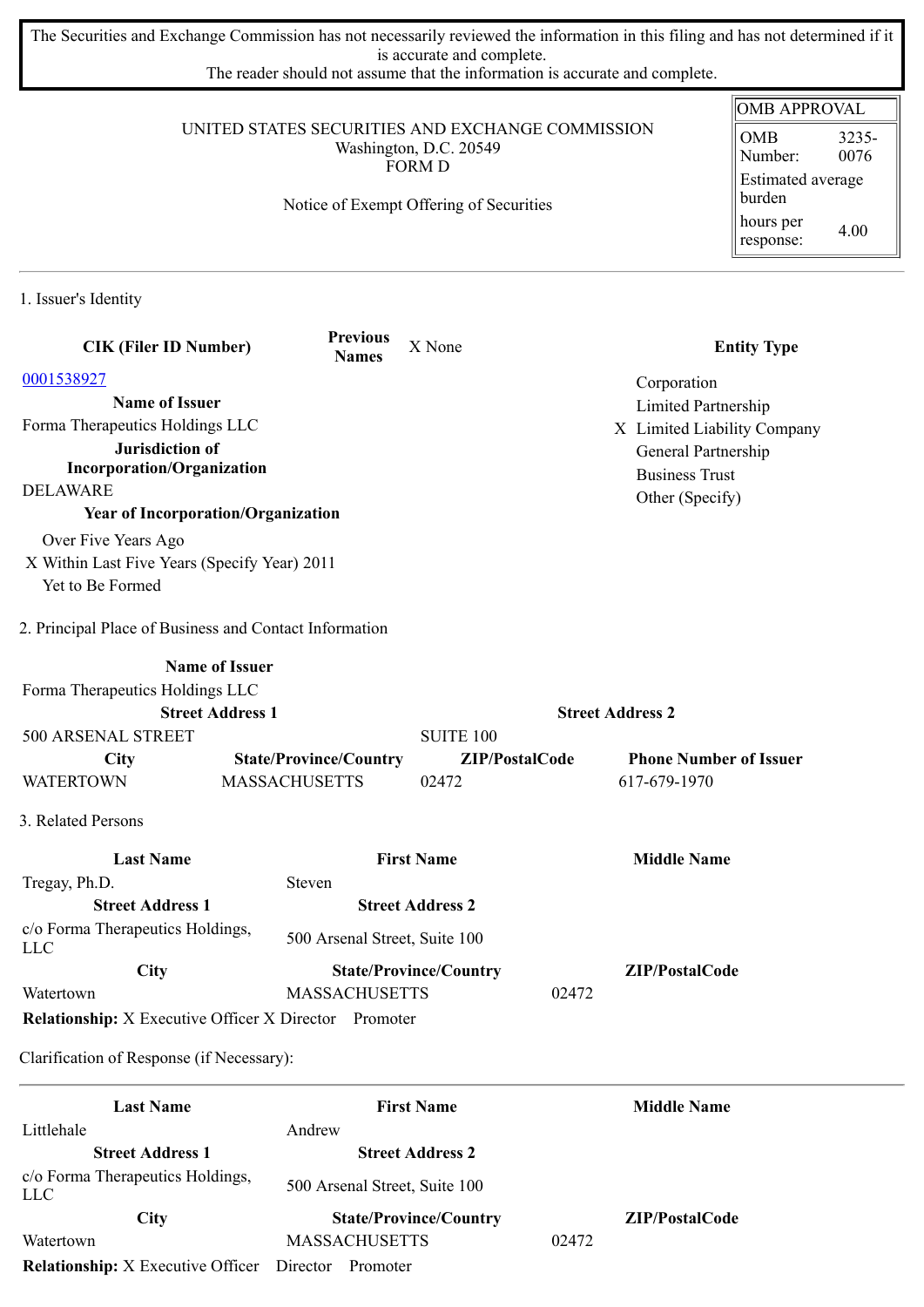Clarification of Response (if Necessary):

| <b>Last Name</b>                                                                    | <b>First Name</b>                                     |       | <b>Middle Name</b> |
|-------------------------------------------------------------------------------------|-------------------------------------------------------|-------|--------------------|
| Finn                                                                                | Peter                                                 |       |                    |
| <b>Street Address 1</b>                                                             | <b>Street Address 2</b>                               |       |                    |
| c/o Forma Therapeutics Holdings,<br><b>LLC</b>                                      | 500 Arsenal Street, Suite 100                         |       |                    |
| <b>City</b>                                                                         | <b>State/Province/Country</b>                         |       | ZIP/PostalCode     |
| Watertown                                                                           | <b>MASSACHUSETTS</b>                                  | 02472 |                    |
| <b>Relationship:</b> X Executive Officer                                            | Director Promoter                                     |       |                    |
| Clarification of Response (if Necessary):                                           |                                                       |       |                    |
| <b>Last Name</b>                                                                    | <b>First Name</b>                                     |       | <b>Middle Name</b> |
| Hall                                                                                | Steven                                                |       |                    |
| <b>Street Address 1</b>                                                             | <b>Street Address 2</b>                               |       |                    |
| c/o Forma Therapeutics Holdings,<br><b>LLC</b>                                      | 500 Arsenal Street, Suite 100                         |       |                    |
| City                                                                                | <b>State/Province/Country</b>                         |       | ZIP/PostalCode     |
| Watertown                                                                           | <b>MASSACHUSETTS</b>                                  | 02472 |                    |
| <b>Relationship:</b>                                                                | Executive Officer X Director Promoter                 |       |                    |
| Clarification of Response (if Necessary):                                           |                                                       |       |                    |
| <b>Last Name</b>                                                                    | <b>First Name</b>                                     |       | <b>Middle Name</b> |
| Ambros, Ph.D.                                                                       | Reinhard                                              |       |                    |
| <b>Street Address 1</b>                                                             | <b>Street Address 2</b>                               |       |                    |
| c/o Forma Therapeutics Holdings,<br><b>LLC</b>                                      | 500 Arsenal Street, Suite 100                         |       |                    |
| City                                                                                | <b>State/Province/Country</b>                         |       | ZIP/PostalCode     |
| Watertown                                                                           | <b>MASSACHUSETTS</b>                                  | 02472 |                    |
| <b>Relationship:</b>                                                                | Executive Officer X Director Promoter                 |       |                    |
| Clarification of Response (if Necessary):                                           |                                                       |       |                    |
| <b>Last Name</b>                                                                    | <b>First Name</b>                                     |       | <b>Middle Name</b> |
| Poon                                                                                | Thong-Yuen                                            |       |                    |
| <b>Street Address 1</b>                                                             | <b>Street Address 2</b>                               |       |                    |
|                                                                                     |                                                       |       |                    |
|                                                                                     | 500 Arsenal Street, Suite 100                         |       |                    |
|                                                                                     |                                                       |       |                    |
| <b>City</b>                                                                         | <b>State/Province/Country</b><br><b>MASSACHUSETTS</b> | 02472 | ZIP/PostalCode     |
| c/o Forma Therapeutics Holdings,<br><b>LLC</b><br>Watertown<br><b>Relationship:</b> | Executive Officer X Director Promoter                 |       |                    |
| Clarification of Response (if Necessary):                                           |                                                       |       |                    |

|                      | <b>Last Name</b>                 | <b>First Name</b>             |       | <b>Middle Name</b>    |
|----------------------|----------------------------------|-------------------------------|-------|-----------------------|
| Foley                |                                  | Michael                       | A.    |                       |
|                      | <b>Street Address 1</b>          | <b>Street Address 2</b>       |       |                       |
| LLC                  | c/o Forma Therapeutics Holdings, | 500 Arsenal Street, Suite 100 |       |                       |
|                      | <b>City</b>                      | <b>State/Province/Country</b> |       | <b>ZIP/PostalCode</b> |
| Watertown            |                                  | <b>MASSACHUSETTS</b>          | 02472 |                       |
| <b>Relationship:</b> | Executive Officer X Director     | Promoter                      |       |                       |

Clarification of Response (if Necessary):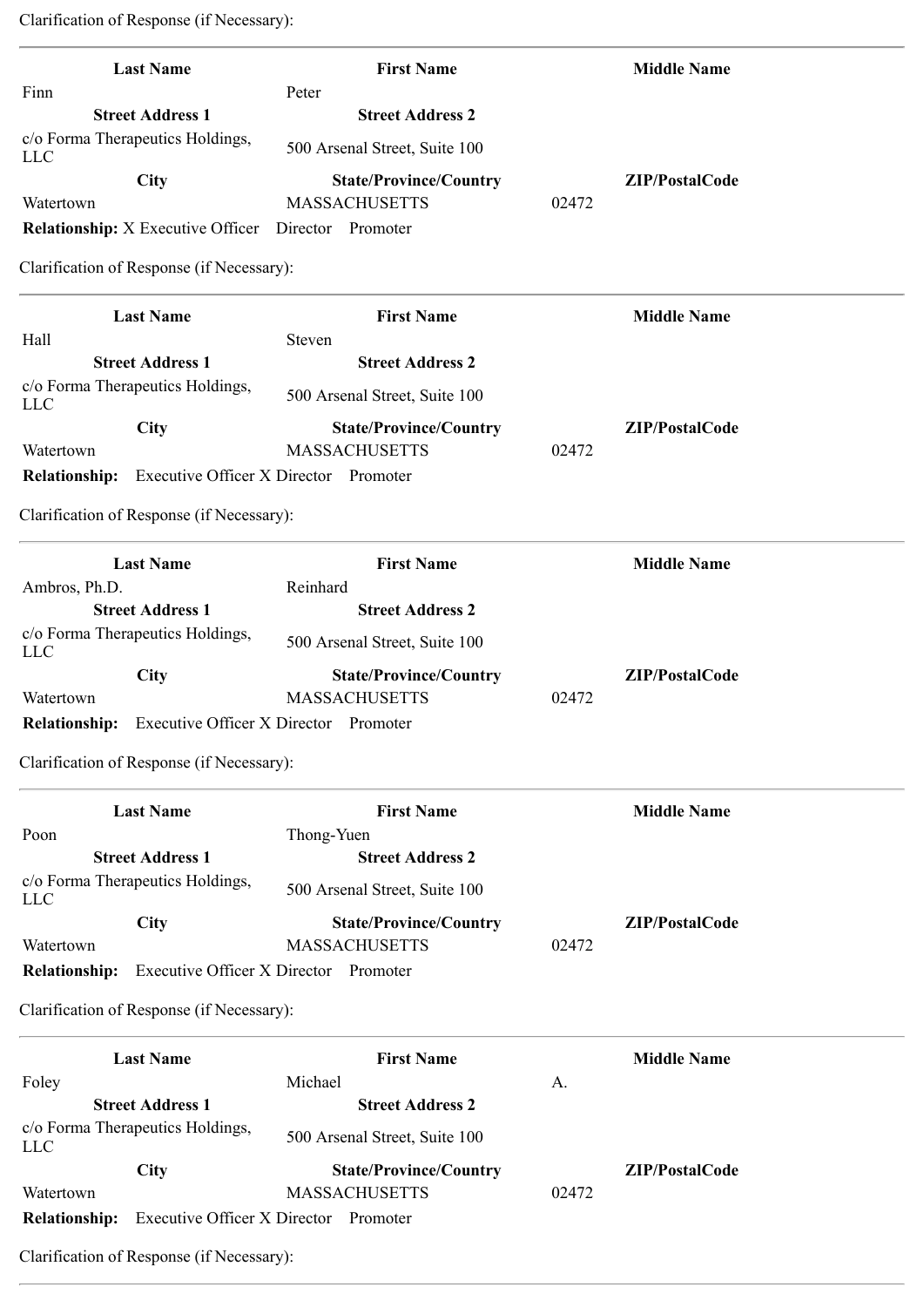| <b>Last Name</b>                               | <b>First Name</b>                        |       | <b>Middle Name</b>    |
|------------------------------------------------|------------------------------------------|-------|-----------------------|
| <b>Borisy</b>                                  | Alexis                                   |       |                       |
| <b>Street Address 1</b>                        | <b>Street Address 2</b>                  |       |                       |
| c/o Forma Therapeutics Holdings,<br><b>LLC</b> | 500 Arsenal Street, Suite 100            |       |                       |
| <b>City</b>                                    | <b>State/Province/Country</b>            |       | <b>ZIP/PostalCode</b> |
| Watertown                                      | <b>MASSACHUSETTS</b>                     | 02472 |                       |
| <b>Relationship:</b>                           | Executive Officer X Director<br>Promoter |       |                       |
| Clarification of Response (if Necessary):      |                                          |       |                       |

## 4. Industry Group

| Agriculture                                           |                                    | <b>Health Care</b>       | Retailing                 |
|-------------------------------------------------------|------------------------------------|--------------------------|---------------------------|
| Banking & Financial Services                          |                                    | Biotechnology            | Restaurants               |
| <b>Commercial Banking</b>                             |                                    | Health Insurance         | Technology                |
| Insurance                                             |                                    | Hospitals & Physicians   | Computers                 |
| Investing<br><b>Investment Banking</b>                |                                    | Pharmaceuticals          | Telecommunications        |
| Pooled Investment Fund                                |                                    | Other Health Care        | Other Technology          |
| Is the issuer registered as                           |                                    | Manufacturing            | Travel                    |
| an investment company under<br>the Investment Company |                                    | Real Estate              | Airlines & Airports       |
| Act of 1940?                                          |                                    | Commercial               | Lodging $&$ Conventions   |
| Yes                                                   | No.                                | Construction             | Tourism & Travel Services |
|                                                       | Other Banking & Financial Services | REITS & Finance          | Other Travel              |
| <b>Business Services</b>                              |                                    | Residential              | X Other                   |
| Energy                                                |                                    | <b>Other Real Estate</b> |                           |
| Coal Mining                                           |                                    |                          |                           |

5. Issuer Size

Oil & Gas

Other Energy

Electric Utilities

 Energy Conservation Environmental Services

| <b>OR</b> | <b>Aggregate Net Asset Value Range</b> |
|-----------|----------------------------------------|
|           | No Aggregate Net Asset Value           |
|           | $$1 - $5,000,000$                      |
|           | $$5,000,001 - $25,000,000$             |
|           | $$25,000,001 - $50,000,000$            |
|           | $$50,000,001 - $100,000,000$           |
|           | Over \$100,000,000                     |
|           | Decline to Disclose                    |
|           | Not Applicable                         |
|           |                                        |

6. Federal Exemption(s) and Exclusion(s) Claimed (select all that apply)

| Rule $504(b)(1)$ (not (i), (ii) or (iii)) | Rule 505                            |
|-------------------------------------------|-------------------------------------|
| Rule 504 (b) $(1)(i)$                     | $X$ Rule 506                        |
| Rule 504 (b) $(1)(ii)$                    | Securities Act Section 4(5)         |
| Rule 504 (b) $(1)(iii)$                   | Investment Company Act Section 3(c) |
|                                           |                                     |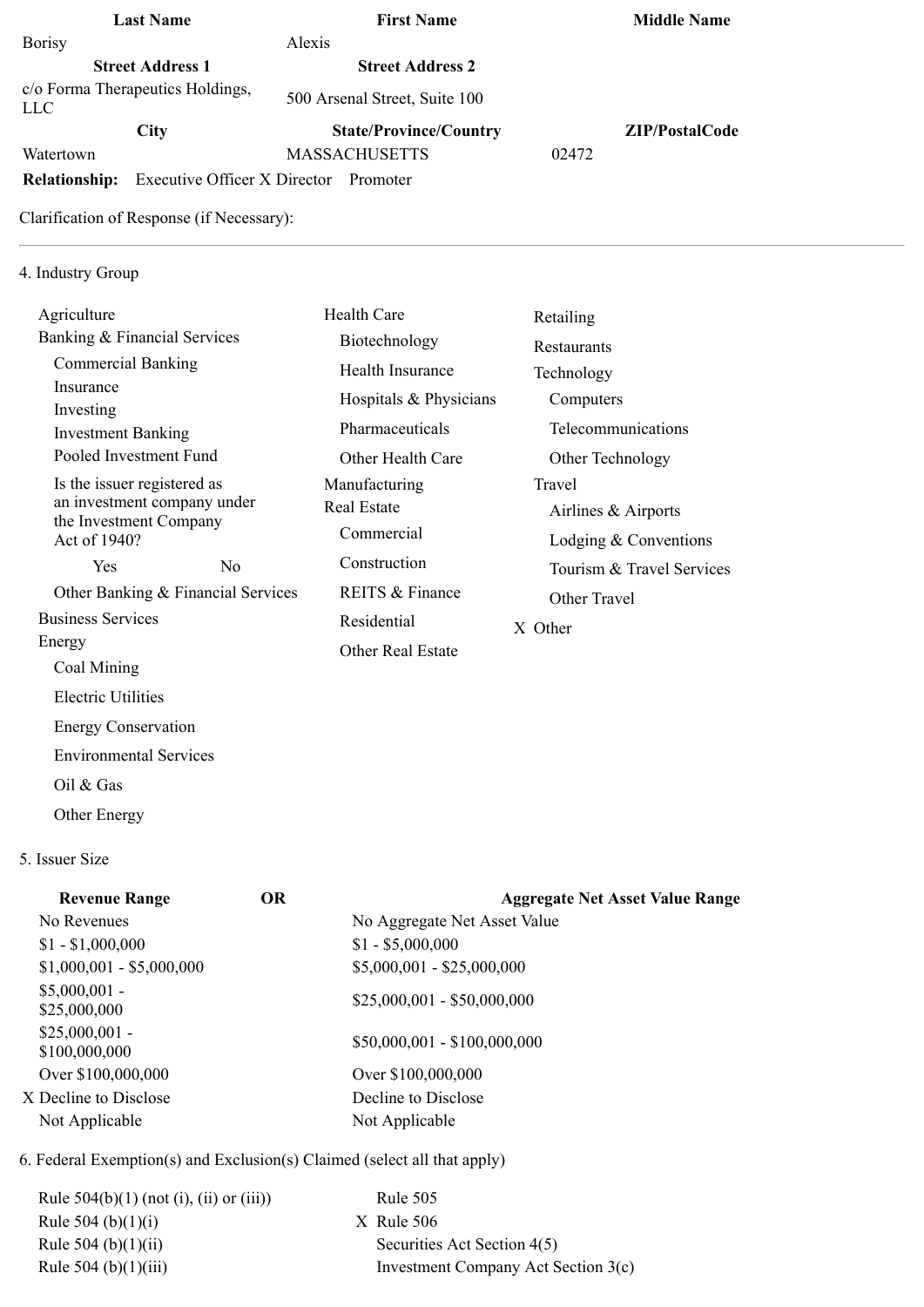|                                                                                                                                        | Section $3(c)(1)$       | Section $3(c)(9)$                               |                 |
|----------------------------------------------------------------------------------------------------------------------------------------|-------------------------|-------------------------------------------------|-----------------|
|                                                                                                                                        | Section $3(c)(2)$       | Section $3(c)(10)$                              |                 |
|                                                                                                                                        | Section $3(c)(3)$       | Section $3(c)(11)$                              |                 |
|                                                                                                                                        | Section $3(c)(4)$       | Section $3(c)(12)$                              |                 |
|                                                                                                                                        | Section $3(c)(5)$       | Section $3(c)(13)$                              |                 |
|                                                                                                                                        | Section $3(c)(6)$       | Section $3(c)(14)$                              |                 |
|                                                                                                                                        | Section $3(c)(7)$       |                                                 |                 |
| 7. Type of Filing                                                                                                                      |                         |                                                 |                 |
| X New Notice Date of First Sale 2012-08-29<br>Amendment                                                                                | First Sale Yet to Occur |                                                 |                 |
| 8. Duration of Offering                                                                                                                |                         |                                                 |                 |
| Does the Issuer intend this offering to last more than one year?                                                                       |                         | Yes X No                                        |                 |
| 9. Type(s) of Securities Offered (select all that apply)                                                                               |                         |                                                 |                 |
| X Equity                                                                                                                               |                         | Pooled Investment Fund Interests                |                 |
| Debt                                                                                                                                   |                         | Tenant-in-Common Securities                     |                 |
| Option, Warrant or Other Right to Acquire Another Security<br>Security to be Acquired Upon Exercise of Option, Warrant or              |                         | <b>Mineral Property Securities</b>              |                 |
| Other Right to Acquire Security                                                                                                        |                         | Other (describe)                                |                 |
| 10. Business Combination Transaction                                                                                                   |                         |                                                 |                 |
| Is this offering being made in connection with a business combination transaction, such as<br>a merger, acquisition or exchange offer? |                         | Yes X No                                        |                 |
| Clarification of Response (if Necessary):                                                                                              |                         |                                                 |                 |
| 11. Minimum Investment                                                                                                                 |                         |                                                 |                 |
| Minimum investment accepted from any outside investor \$0 USD                                                                          |                         |                                                 |                 |
| 12. Sales Compensation                                                                                                                 |                         |                                                 |                 |
| Recipient                                                                                                                              |                         | Recipient CRD Number X None                     |                 |
| (Associated) Broker or Dealer X None                                                                                                   |                         | (Associated) Broker or Dealer CRD Number X None |                 |
| <b>Street Address 1</b>                                                                                                                |                         | <b>Street Address 2</b>                         |                 |
| City                                                                                                                                   |                         | State/Province/Country                          | ZIP/Postal Code |
| State(s) of Solicitation (select all that apply)<br>All States<br>Check "All States" or check individual States                        |                         | Foreign/non-US                                  |                 |
| 13. Offering and Sales Amounts                                                                                                         |                         |                                                 |                 |
| <b>Total Offering Amount</b><br>$$10,000,000$ USD or Indefinite                                                                        |                         |                                                 |                 |
| <b>Total Amount Sold</b><br>\$10,000,000 USD                                                                                           |                         |                                                 |                 |
| Total Remaining to be Sold<br>\$0 USD or                                                                                               | Indefinite              |                                                 |                 |
| Clarification of Response (if Necessary):                                                                                              |                         |                                                 |                 |
| 14. Investors                                                                                                                          |                         |                                                 |                 |
|                                                                                                                                        |                         |                                                 |                 |

Select if securities in the offering have been or may be sold to persons who do not qualify as accredited investors, and enter the number of such non-accredited investors who already have invested in the offering. Regardless of whether securities in the offering have been or may be sold to persons who do not qualify as accredited investors, enter the total number of investors who already have invested in the offering:

 $\sqrt{2}$